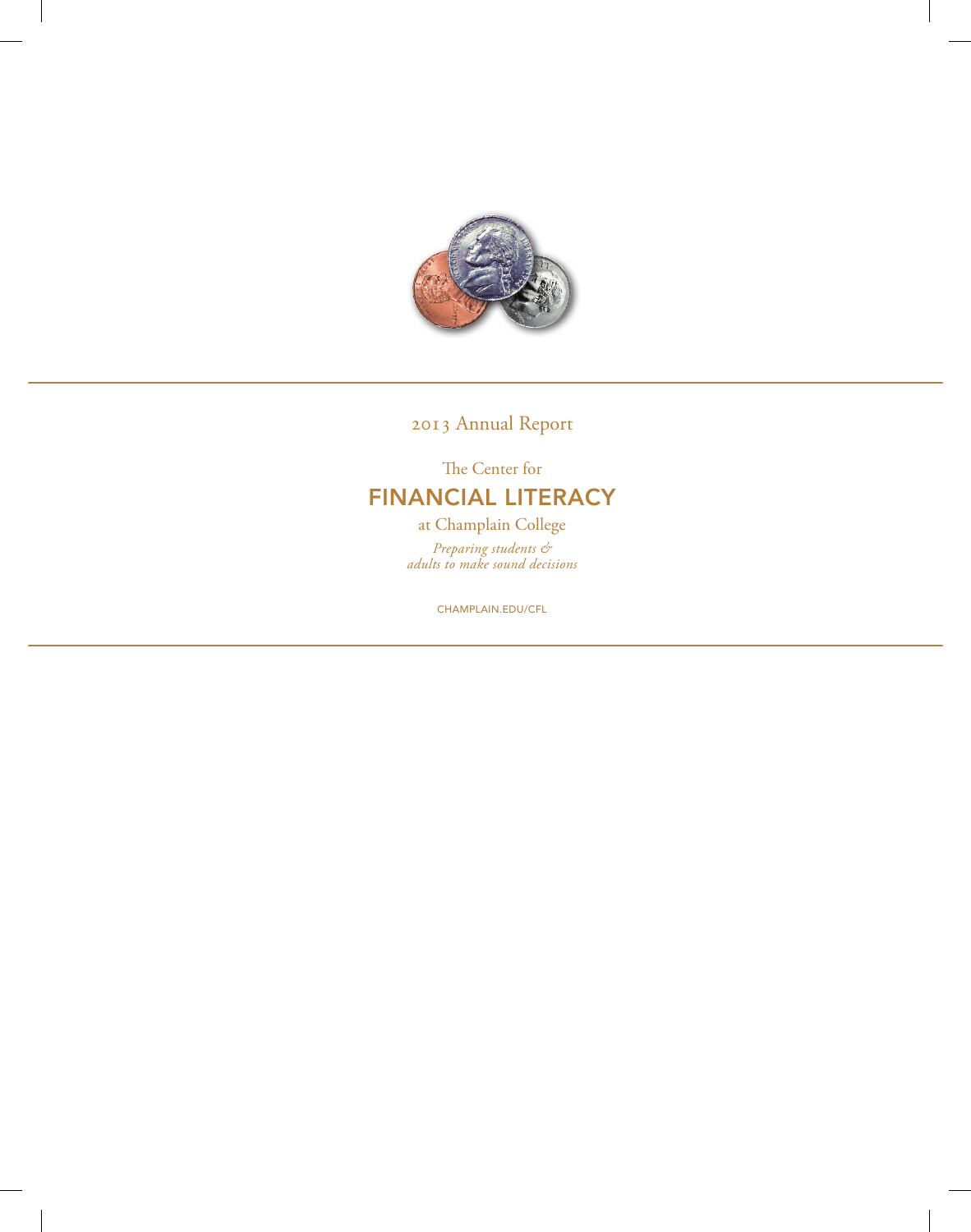### Advisory Board

- **Joseph Bergeron,**  President, Association of Vermont Credit Unions
- **Renee Bourget-Place,**  Partner, KPMG, LLP
- **Thomas Brownell,**  President and CEO, Sentinel Asset Management Inc.
- **Jeanne Chenoweth,**  Principal, JBC Consulting
- **Jeanne Collins,**  Superintendent of Schools, Burlington
- **Philip Daniels,**  Market President, Vermont, TD Bank
- **David Finney** (ex-officio), President, Champlain College
- **Deborah Healey,**  Head Trader/Partner, Champlain Investment Partners LLC
- **Kelley Jordick,** Vice President/ Market Manager, Merchants Bank
- **Joyce Judy,**  President, Community College of Vermont
- **David Lamberti,**  Economics and Personal Finance Teacher, Burlington High School
- **Thomas Leavitt,**  President/CEO, MountainOne Financial Partners
- **Susan Leonard,**  Senior Vice President/ Chief Financial Officer, New England Federal Credit Union
- **Robert Mangiacotti,**  CFP, Resident Director/First Vice President-Investments, Merrill Lynch Wealth Management
- **Greg Morgan,**  Chair, Essex Economic Development Commission
- **Michael Seaver,**  Division President for Vermont, People's United Bank
- **Donald Vickers,** Retired, Former President, Vermont Student Assistance Corporation
- **Art Woolf,**  Associate Professor of economics at the University of Vermont, President of the Vermont Council on Economic Education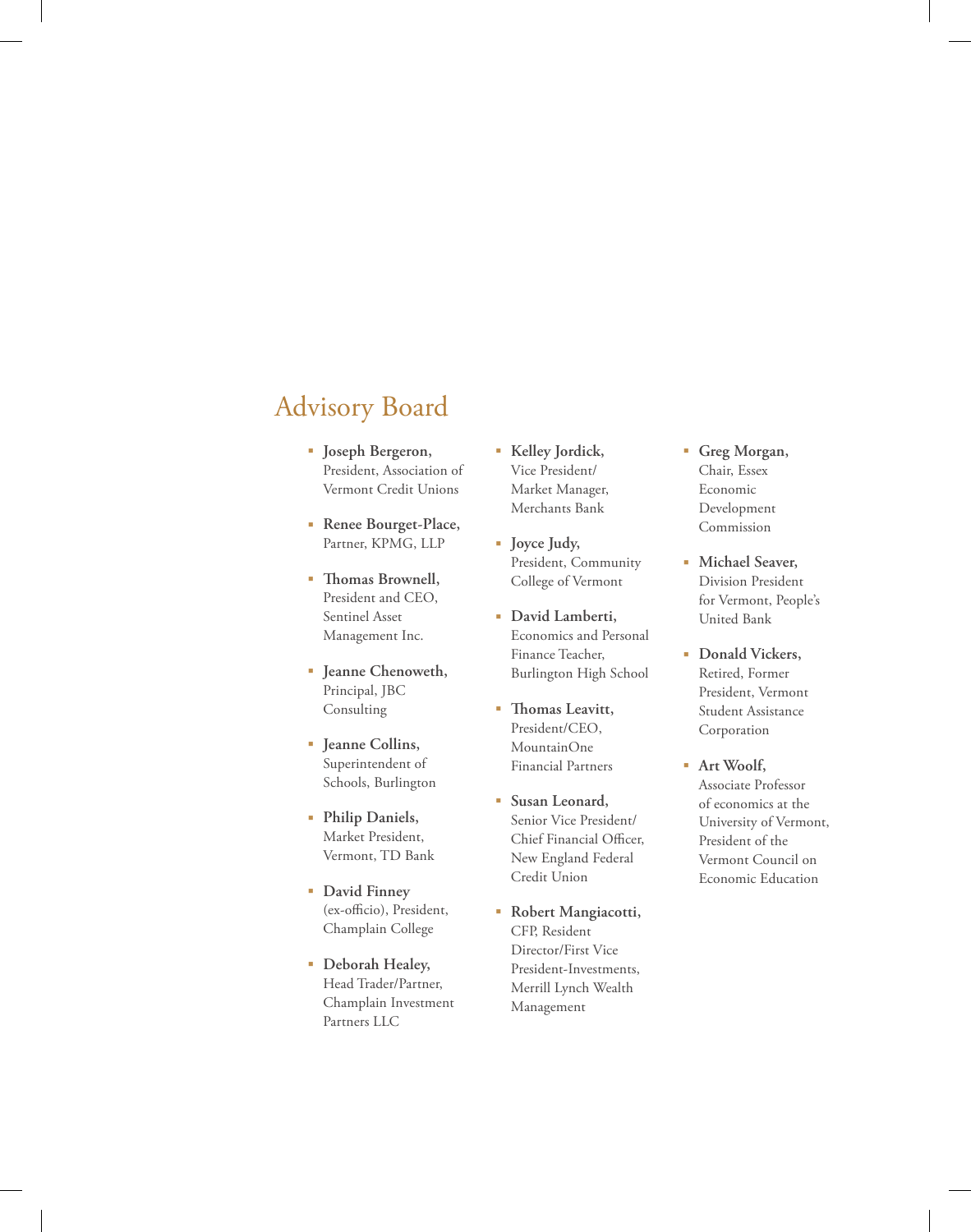## Supporters

- Association of Vermont Credit Unions
- Champlain Investment Partners LLC
- Hanson & Doremus
- KeyBank
- KPMG LLP
- Merchants Bank
- Merrill Lynch Wealth Management, Bank of America Corp.
- National Endowment for Financial Education
- National Life Group
- New England Federal Credit Union
- **Northfield** Savings Bank
- John and Leigh Pelletier
- People's United Bank
- Angelo Pizzagalli
- **State Street Corporation**
- TD Bank
- United Way of Chittenden County
- **Vermont Association** of Realtors
- **Vermont Business** Roundtable
- Vermont Department of Financial Regulation
- **•** Vermont Mutual Insurance Group
- **•** Vermont Student Assistance Corporation
- Windham Foundation
- Anonymous donors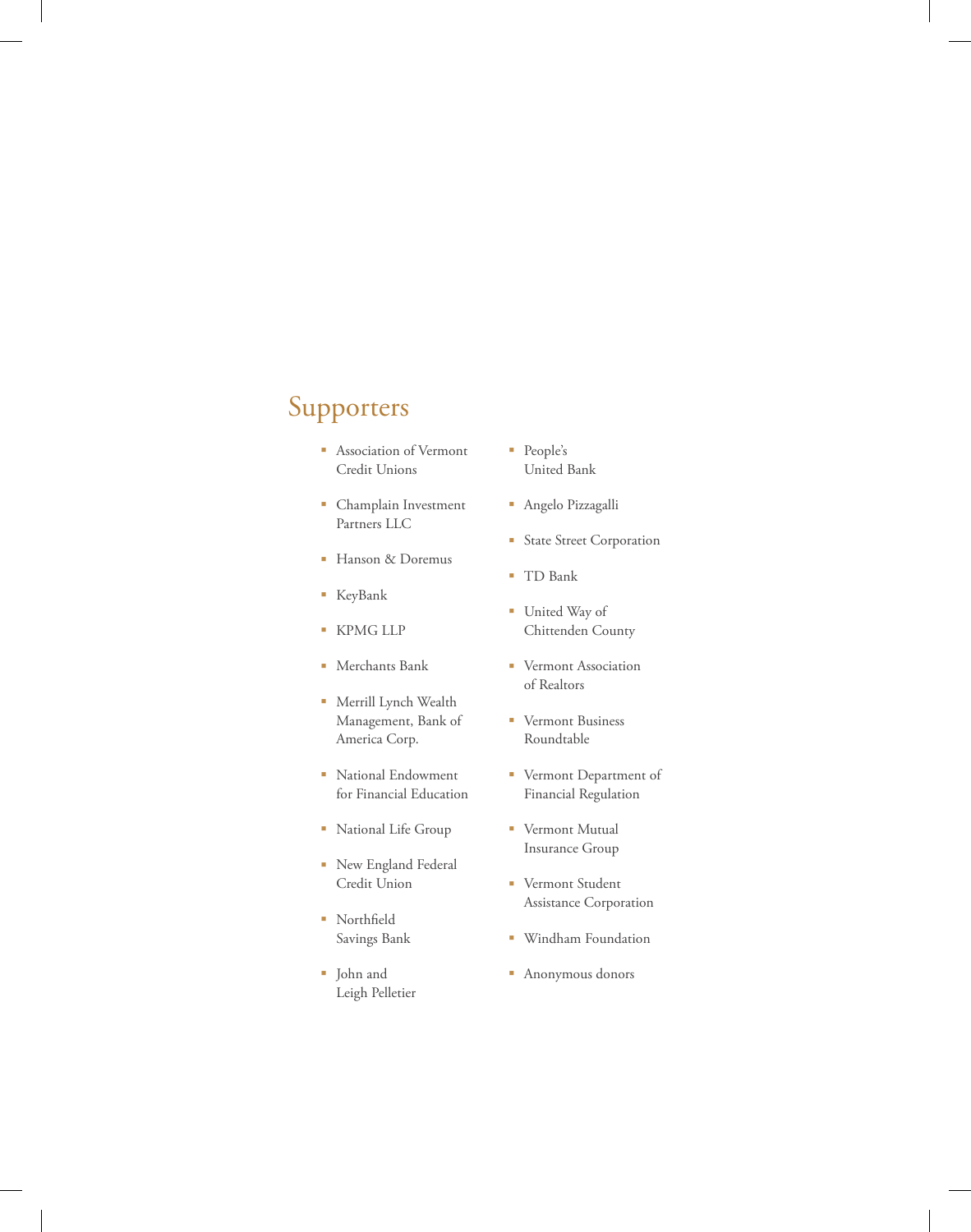

ABOUT DIRECTOR JOHN PELLETIER

John Pelletier has more than 20 years of experience in the investment management industry. He has served as chief operating officer and chief legal officer at some of the largest asset management firms in the United States.

#### champlain.edu/cfl

### Letter from the Director

If you had asked me a year ago if a screening of the two-hour documentary "Money for Nothing: Inside the Federal Reserve" could draw a standingroom-only crowd to Champlain College's Alumni Auditorium on an October evening, I would have been doubtful. And that most of the attendees would be students? Again, I would have had doubts.

But that's just what happened. There's no better proof of the importance of financial literacy. The growing awareness in our country that we need personal finance training makes a compelling case for the mission of the Center for Financial Literacy (CFL) at Champlain College. It's just such awareness that has helped us establish our credibility as a one-of-a-kind program that educates people of all ages to make sensible decisions about personal money matters.

#### A NEW POSITION FOR THE CENTER

In 2013, the Center began to operate in a new mode. We moved from introducing ourselves to Vermont and the nation to having leaders in the education and finance sectors awaiting our next initiative. The Center's reach and reputation have progressed from local to regional to national in the three years since we started. Our stature lends momentum to our farreaching goals, and it positions the CFL to make an even broader impact on the lives of children and adults in coming years.

### AN INITIATIVE THAT TOUCHED ALL 50 STATES

The Center project with the broadest impact in 2013 was our National Report Card, which ranked each state in the country on its efforts to improve financial literacy in high schools. In addition to being an impetus for some states to examine and strengthen their financial education offerings for students, the project garnered attention from media outlets around the United States. Other CFL accomplishments in 2013 include the following, which you'll read more about in this report:

- The third and final (for now) Vermont Financial Literacy Summer Institute
- A high school financial literacy pilot program in partnership with the National Endowment for Financial Education
- CFL seminars and other support of Champlain College's Life Experience & Action Dimension (LEAD) program, the College's life-skills component
- Awesome Island, a personal finance board game for students, of which the CFL assumed ownership
- **Enough Said"/Vermont Works for Women Task Force, of** which I was a member, made recommendations regarding personal finance education in Vermont schools

### The Center for Financial Literacy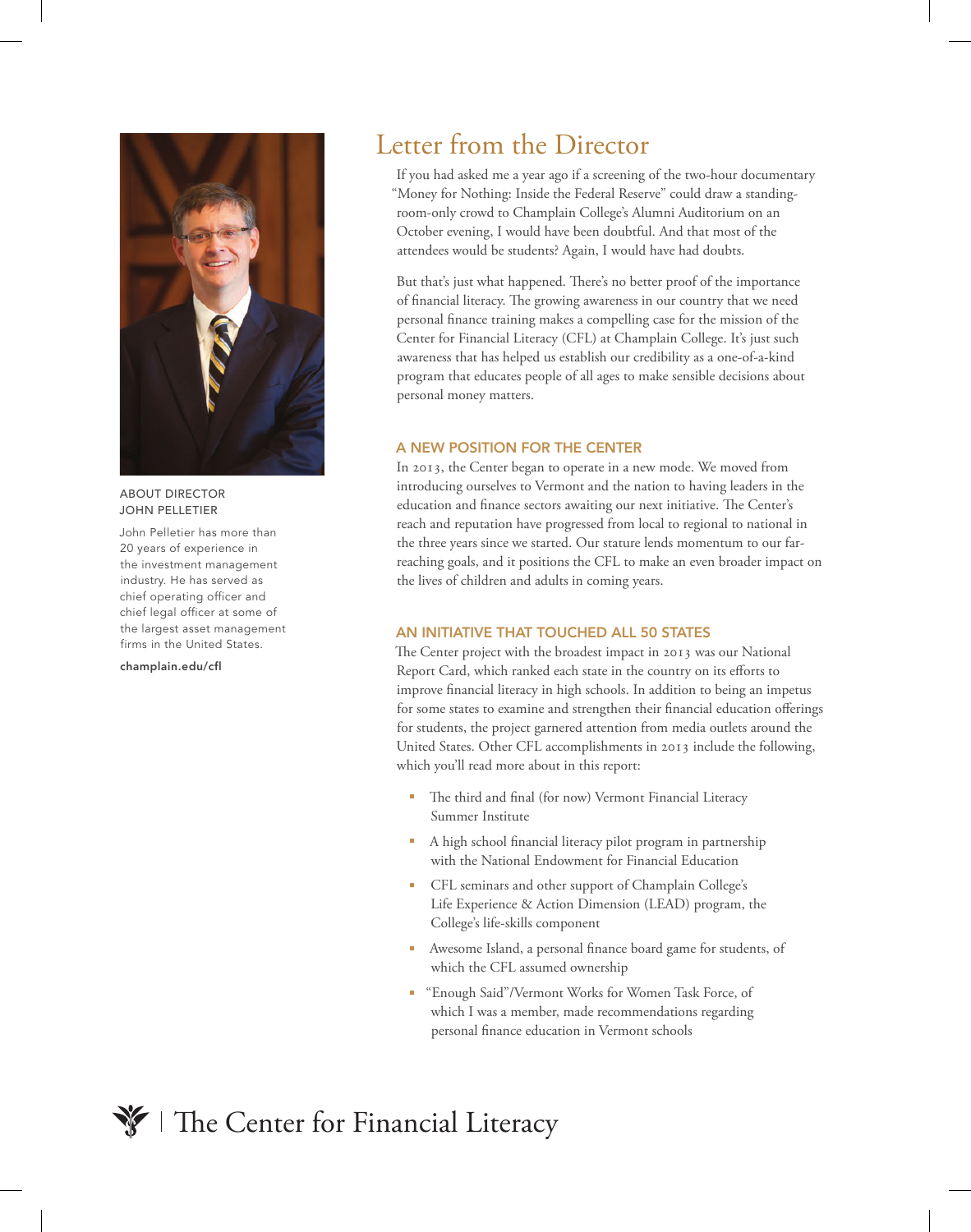### TRANSFORMATIVE GOALS IN 2014 AND BEYOND

As we pursue innovative ways to reach more students and adults, we will broaden our impact in Vermont and nationally. These are some of the Center's plans:

- Launching the Vermont Financial Literacy Action Plan and issuing a final report by December 2014 on how to broaden personal finance knowledge for all ages of students and adults
- **Creating distribution partnerships for Awesome Island** and involving Champlain students in the game's re-launch
- **Extending the Summer Institute teacher training outside** Vermont and possibly around the nation
- Issuing a 2014 National Report Card
- Assessing how colleges across the country are promoting personal finance with their students
- **•** Developing ways to promote personal finance topics for students and the general public

### YOUR SUPPORT HAS AN IMPACT AROUND THE NATION

As the CFL seeks to expand its footprint, our initiatives are transforming personal finance education in Vermont and across the United States. Our efforts are aided by the Center's affiliation with Champlain College. As one of Champlain's Centers of Excellence, we're creating new ways to reach Champlain students and increase their participation in CFL projects. The backing of Champlain President David F. Finney, our advisory board, Vermont's state government, and business and education leaders significantly boosts our impact, ensuring that the nation will be strengthened by a more financially savvy population.

However, we can't achieve our goals without your support, which helps spread personal finance knowledge and therefore improves the lives of everyone the Center touches. We depend on grants and individual, foundation and corporate donors. Please help us continue to achieve great accomplishments in the service of a broader objective—a better quality of life for all of us.

We're very grateful for your support of the Center.

Thank you.

Sincerely,

John Pelletier, Director The Center for Financial Literacy at Champlain College Spring 2014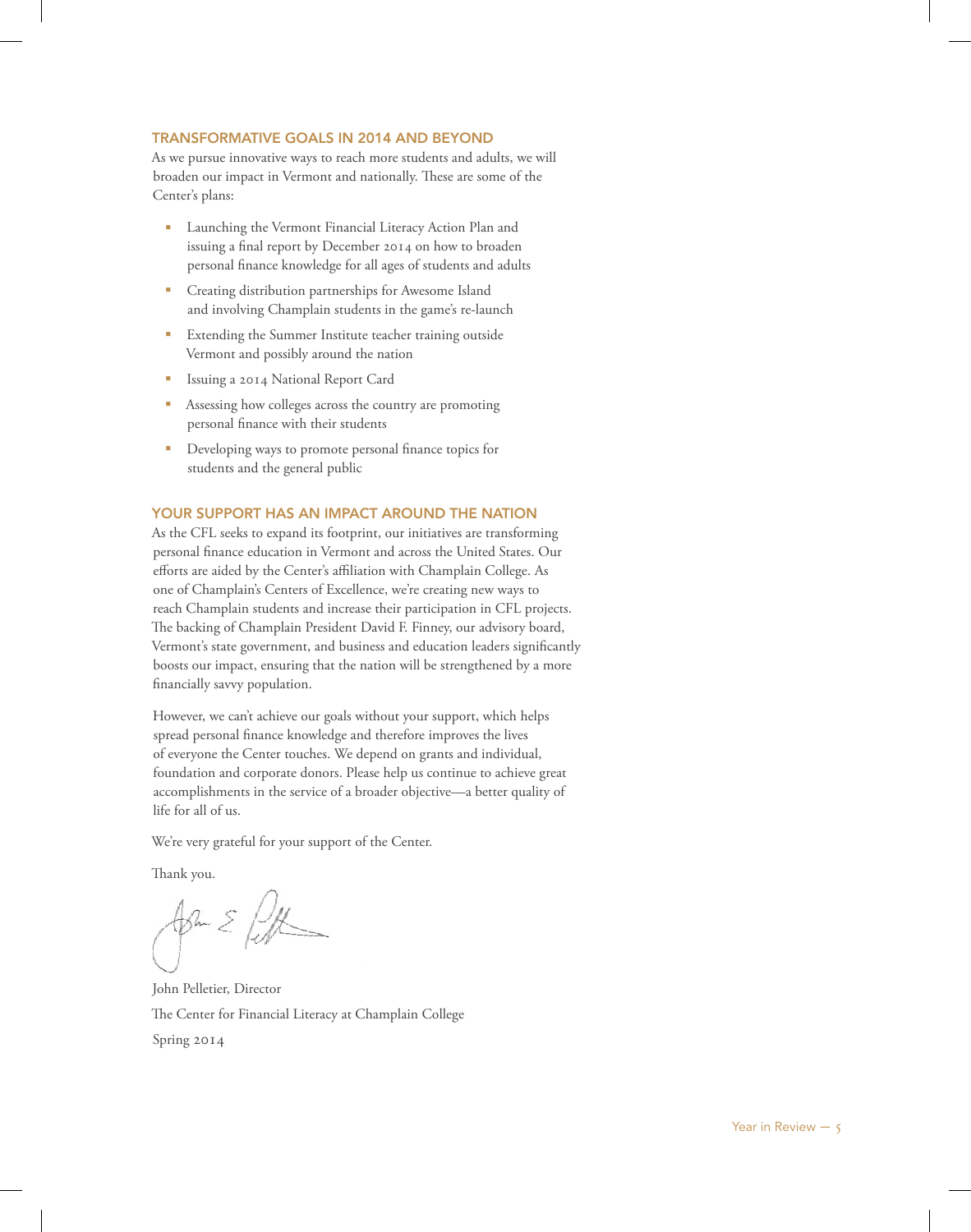Each year, participants responded to the statement "I have the knowledge necessary to effectively teach my students about personal finance" with one of the following: strongly disagree, disagree, neutral, agree or strongly agree.



SUMMER INSTITUTE CLASS OF 2013

#### TRAINING THE TRAINERS BENEFITS STUDENTS

A little education makes a huge difference. The 97 educators who attended the Summer Institute have taken their knowledge back to the classroom.

## Increased Confidence to Teach Personal Finance

TRAINING FOR TEACHERS WILL IMPACT NEARLY 40,000 STUDENTS *Sponsored by Merchants Bank*

A major outcome of the Vermont Teachers Financial Literacy Summer Institute is the increased confidence of participants to teach personal finance. Based on pre-class and post-class testing, the data shows a dramatic increase in teacher confidence. (See charts at left.)

### SUMMER INSTITUTE HAS A BROAD REACH

Saving and investing, credit and debt, investor fraud protection, managing risk, enhancing earning power, credit reports and scores—these were among the topics offered at the third Summer Institute, held at Champlain College in June. Teachers also learned games to promote financial literacy and received a toolkit of classroom-ready instructional materials. In addition, they earned three graduate-level credits in the 45-hour course.

As the final offering in a three-year series generously funded by a grant from Merchants Bank, the CFL's signature program trained 97 teachers from middle and high schools, and five youth educators from nonprofits around Vermont. The program was recognized in a 2012 White House report on financial empowerment, and its increased enrollment will impact an estimated 38,000 students over a decade—exponential, indeed, thanks to "training the trainer."

### CFL PLANS TO EXPAND ITS BORDERS—ONLINE & REGIONALLY

Through the Summer Institute, which featured nationally known experts among its 26 instructors, the CFL is one of only five participants in a nationwide pilot program, managed by Jump\$tart Coalition for Personal Financial Literacy, to train teachers and assess outcomes. A significant result is increased confidence in personal finance instruction by participating teachers after they completed the course.

The Summer Institute's results were included in a 2013 report on teachers' professional development by the Jump \$tart Coalition and National Endowment for Financial Education.

The Center is actively looking for partners to help us continue to offer this essential training to Vermont teachers, and to create online and regional versions as a resource for educators everywhere.

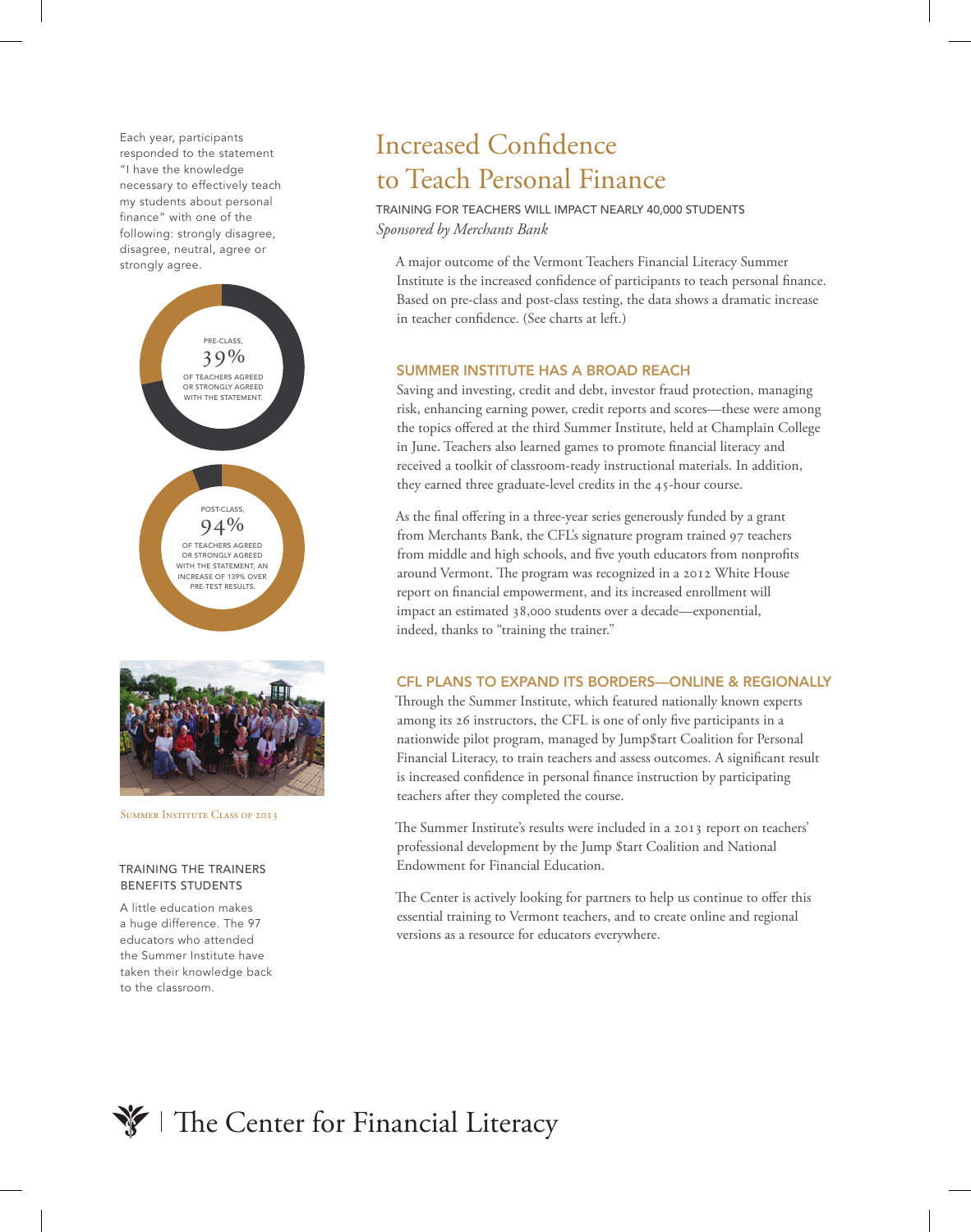## High School Pilot Program Assesses Students' Knowledge

NOW IN ITS THIRD PHASE, PROGRAM WILL PROVIDE DATA ABOUT THE EFFECTS OF FINANCIAL EDUCATION IN HIGH SCHOOLS

With growing national awareness that financial literacy instruction should be a component of each student's education at least by high school, the Center is involved in the last phase of a pilot program of teacher training and assessment of student outcomes.

The program, funded with grants and donations and endorsed by Vermont Gov. Peter Shumlin, is a joint initiative with the Vermont Department of Financial Regulation and other generous partners, including the National Endowment for Financial Education.

### MEASURING TEACHERS' AND STUDENTS' FINANCIAL SAVVY

The first phase of the program was training teachers. The second phase, assessing how training affects teachers' confidence and behavior, showed that they had a huge gain in their confidence level regarding the teaching of personal finance, and also materially changed their own financial habits in a positive way.

Now in the third phase, we're assessing how the teacher training impacts students' knowledge and behavior. Students' test results from three pilot schools—Burlington, U-32 and Fair Haven Union—will be compared with results from students at three schools that had not received personal finance education.

By June 2014, we'll have half the data we need for a report that we plan to complete by November 2015. Our data includes recommendations from teachers at the pilot schools about best practices and curriculum tools for high school instruction. Their recommendations will be available on a website that will go live at the end of 2015.

### PERSONAL FINANCE EDUCATION NOW A REQUIREMENT

One important result of the pilot program is that officials at half of the six schools involved have made personal finance education a graduation requirement.

Although the program is Vermont-based, the report we produce will guide schools around the country in assessing and instituting personal finance instruction in schools.



Gov. Peter Shumlin, right, with Champlain College President David FINNEY AT THE CENTER'S FINANCIAL Literacy Summit.

### THE ULTIMATE GOAL

With the grants, donations, and endorsements of organizations including the Jump\$tart Coalition, the Vermont Department of Financial Regulation and the National Endowment for Financial Education, along with the support of Vermont Gov. Peter Shumlin, the Center for Financial Literacy will create a report to guide schools in Vermont and across the country.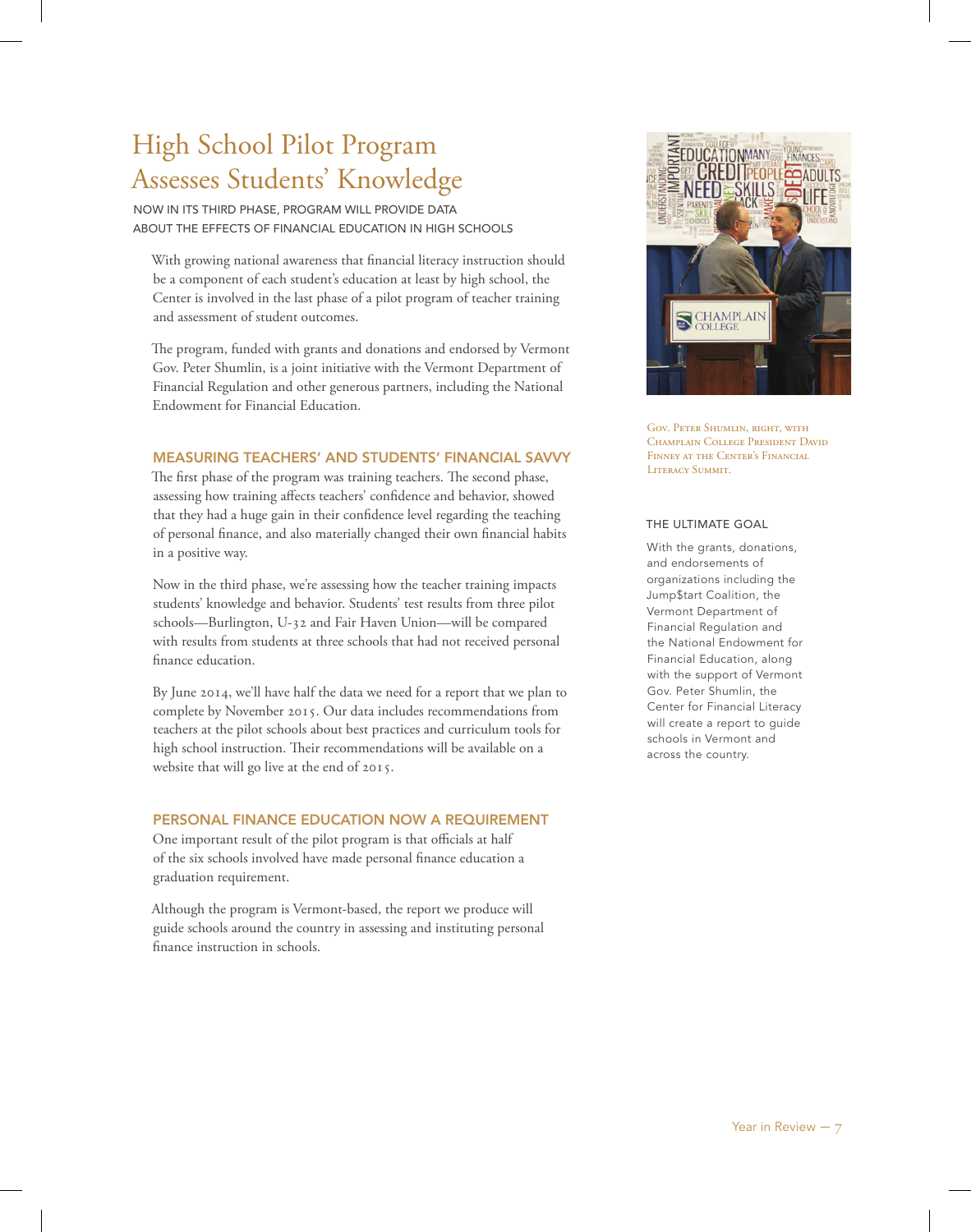

The Center's National Report Card

### IS YOUR STATE MAKING THE GRADE?

The Center, using national data, ranked every state on its efforts to produce financially literate high school students.

## The Center Earns an A with the National Report Card

PERSONAL FINANCE EDUCATION SHOULD BE OFFERED IN HIGH SCHOOL, BUT MOST STATES ARE BEHIND

Suddenly, it seemed, the CFL was everywhere: *Money, The Washington Post, CNNMoney* and many other print and broadcast media outlets across the country. In the summer of 2013, we released our inaugural report that rated states on their financial literacy efforts in high schools, and every state paid attention to our findings.

The report card was an excellent tool to reinforce the necessity of financial literacy for adults and youth, and the importance of starting early. The financial crisis and recession that began in 2007—with the attendant unemployment, mortgage defaults, and foreclosure and bankruptcy rates made it clear that ignoring the need for a more financially savvy nation was no longer an option.

### MOST STATES RECEIVE A GRADE OF C OR LOWER

To assemble the report card, we collected data from published reports and state legislative records. We determined that only 40 percent of states earned marks with which most children and parents would be satisfied—grades A or B. Sixty percent received grades of C or lower, and 44 percent had grades of D or F.

An A grade went to states that require a stand-alone personal finance course or stipulate that personal finance topics be taught as part of another mandatory course, and that also assess students' personal finance knowledge. An F means that a state has few or no requirements for personal finance education in high school.

### ONLY SEVEN STATES RATE AN A

Seven states, or 14 percent, earned an A, and 11 states, or 22 percent, earned an F. These results underscore the importance of the Center's mission and initiatives. And they prove that the CFL and most of the nation have a big task to ensure that students gain the knowledge to make sensible decisions about financial matters throughout their lives.

To read more about the National Report Card, go to champlain.edu/cfl-report-card.

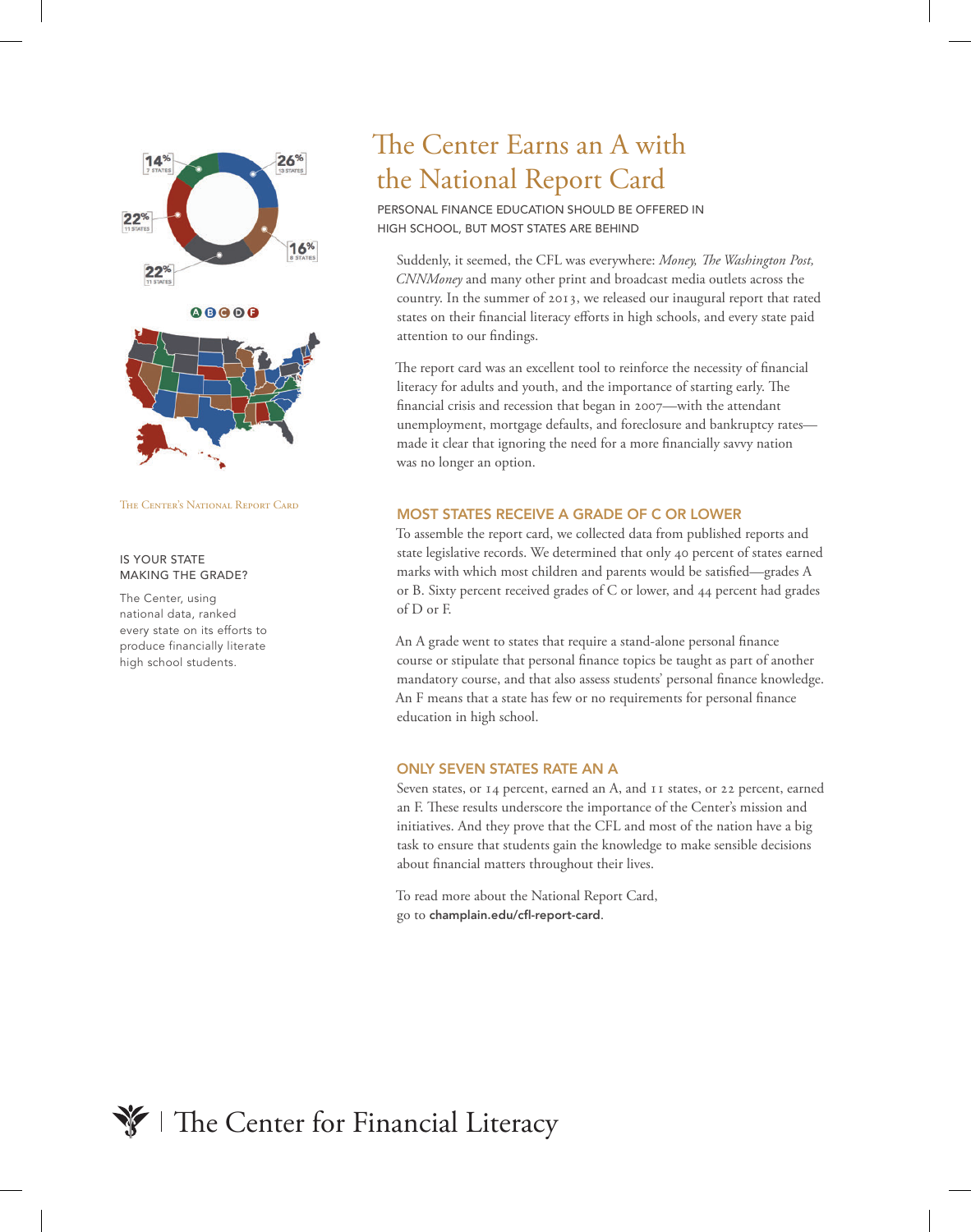### Retirement is Great on Awesome Island

PERSONAL FINANCE GAMES ON MULTIPLE PLATFORMS ARE EFFECTIVE TEACHING TOOLS THROUGH PLAY

Last October, capitalizing on the effectiveness of educational games, the Center assumed ownership of Awesome Island, a personal finance game designed by teachers for classroom instruction for students age 10 and older.

We're planning to partner with financial institutions to distribute the game to more classrooms in Vermont and nationally. If we can obtain funding, we also plan to create a free online version with the help of students at Champlain College's Emergent Media Center (EMC). One of Champlain's Centers of Excellence, the EMC is a laboratory/studio where students collaborate with faculty and clients to create concepts, uses and applications for games and other media. The Center will use Champlain students to help market the re-launch of Awesome Island.

### STUDENTS LEARN HOW LIFE CHOICES MAY AFFECT RETIREMENT

Recognized in 2011 as a National Instructional Game of the Year, Awesome Island covers budgeting, saving, taxes, debt, careers and income, philanthropy and investing. The objective is for students to learn how their life choices throughout the game affect the kind of retirement they're likely to have. The game was created by Brian Page, a nationally recognized high school personal finance teacher, and John Morris, a former economics professor at the University of Cincinnati.



The Center's Awesome Island game Teaches Personal Financial Skills

### REINVENTING THE GAME OF LIFE

The Center's newly acquired board game, Awesome Island, teaches students about budgeting, careers, taxes, debt, investing and more in a fun, interactive way.

### A Plan for All Ages

POLICY CHANGES ARE THE NEXT STEP TO INCREASE FINANCIAL LITERACY FROM A YOUNG AGE THROUGH ADULTHOOD

With help from a Windham Foundation grant, the Center raised the money necessary to form an advisory committee in spring 2014 and develop recommendations for the Vermont Financial Literacy Action Plan.

The 15-member committee will comprise three subcommittees to study K-12, collegiate and adult needs. The group will consist of representatives from the K-12 school system, colleges, the financial services industry, nonprofits and business organizations.

The plan will make public policy proposals on broadening personal finance knowledge. The final report, to be completed in December 2014, will guide legislators, government officials, and business and nonprofit leaders. Recommendations will address rates of bankruptcy, foreclosure and personal default in Vermont, and help individuals budget, save, invest and prepare for retirement.

### THE VERMONT FINANCIAL LITERACY ACTION PLAN

Background on the lack of financial literacy

Review of successful programs

An assessment of financial literacy in Vermont

Recommendations for adults, college students and K-12 pupils

Recommendations for Vermont by action groups: state legislators, state government staff, K-12 school and college administrators, and corporate and nonprofit leaders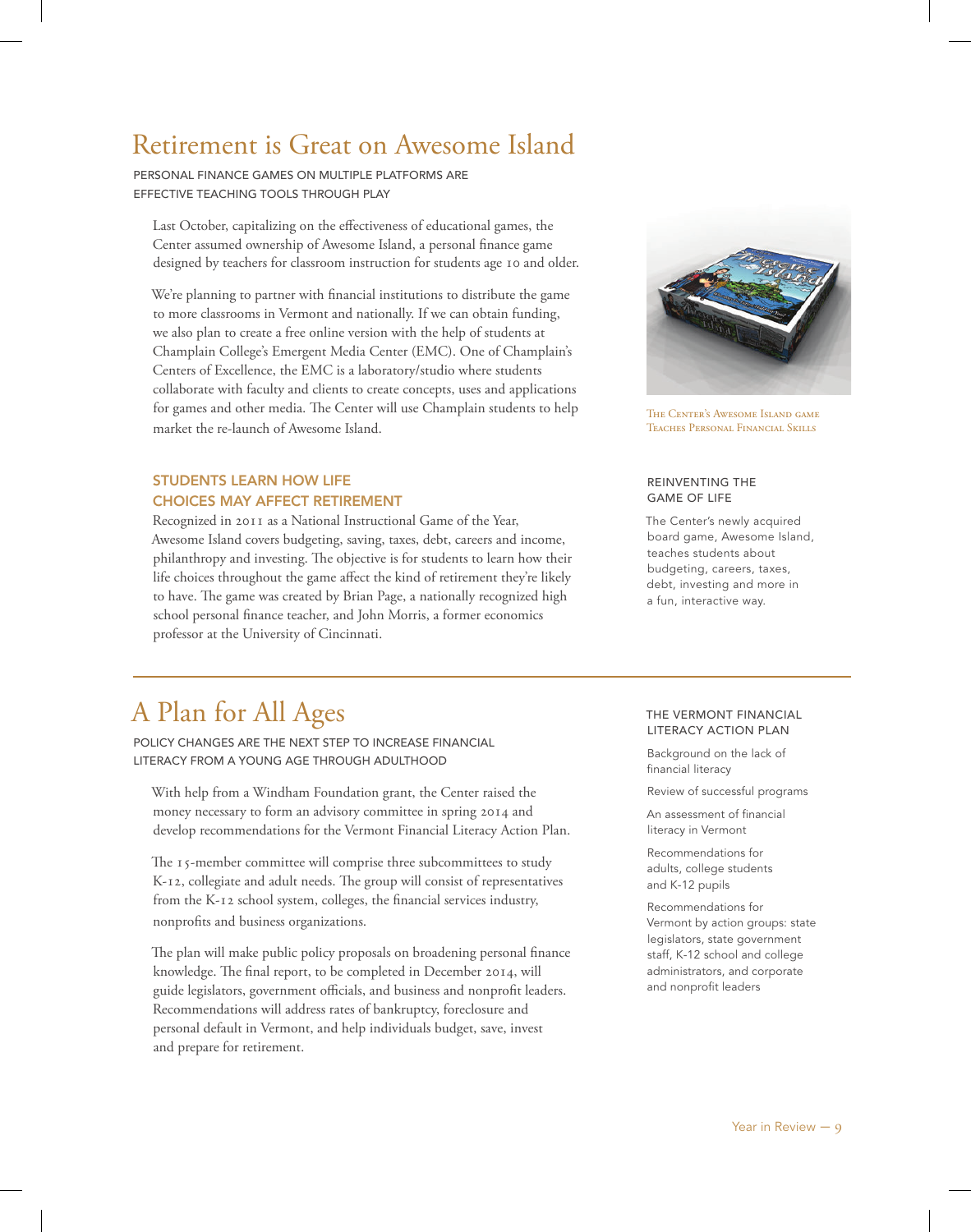

#### ABOUT VERMONT WORKS FOR WOMEN

Vermont Works for Women, a nonprofit, helps women all over the state from varied social and economic backgrounds to attain career success and financial independence.

# A Lot to be Said About "Enough Said"

A REPORT BY A VERMONT NONPROFIT LEADS TO AN ECONOMIC TASK FORCE FOR YOUNG WOMEN—WITH A FINANCIAL LITERACY SUBCOMMITTEE

John Pelletier was proud to be on the Task Force on Young Women and the Vermont Economy, which made recommendations to address barriers for women in the workforce. The group was formed in April in response to a report developed for the nonprofit Vermont Works for Women that highlighted challenges that women identified.

The report is entitled "Enough Said—Young Women Talk about School, Work and Becoming Adults: Why We Should Listen and What We Can Do." One of the three issues identified is a lack of personal finance skills. To view the report, go to vtworksforwomen.org.

The task force's financial literacy subcommittee, which included Pelletier, recommended personal finance education in Vermont schools. The group hosted an event with Gov. Peter Shumlin at the Statehouse in Montpelier to announce the task force recommendations.



STUDENTS AT CHAMPLAIN'S GAME OF LIFE

### SIMULATION HELPS CHAMPLAIN STUDENTS BUILD PRACTICAL SKILLS

Champlain's Game of Life offers personal finance education as students work with a monthly budget they create for their hypothetical expenditures.

## Taking the LEAD on Personal Finance

CHAMPLAIN STUDENTS LEARN ABOUT CREDIT AND BUDGETING

The Center continued its partnership with Champlain College's Life Experience & Action Dimension (LEAD) program, a four-year series that teaches personal finance and other life skills to students. The CFL conducted seminars for LEAD on employee benefits, with a focus on starting to save for retirement at an early age.

In addition, we helped get funding from Peoples United Bank for LEAD's Game of Life and What's My Score? programs. The Game of Life is a budgeting simulation for first-year students that gives insights into managing money based on one's income and the costs of living independently. What's My Score? offers free credit-review days for juniors and seniors, who engage in one-on-one credit counseling sessions with a peer.

### HIGHER EDUCATION CONSORTIUM

Champlain's LEAD Director Jennifer Sweeney launched a Vermont Colleges Financial Literacy Consortium, in which the CFL participates. The network of financial educators meets monthly to share resources and discuss initiatives to help Vermont students navigate their financial futures.

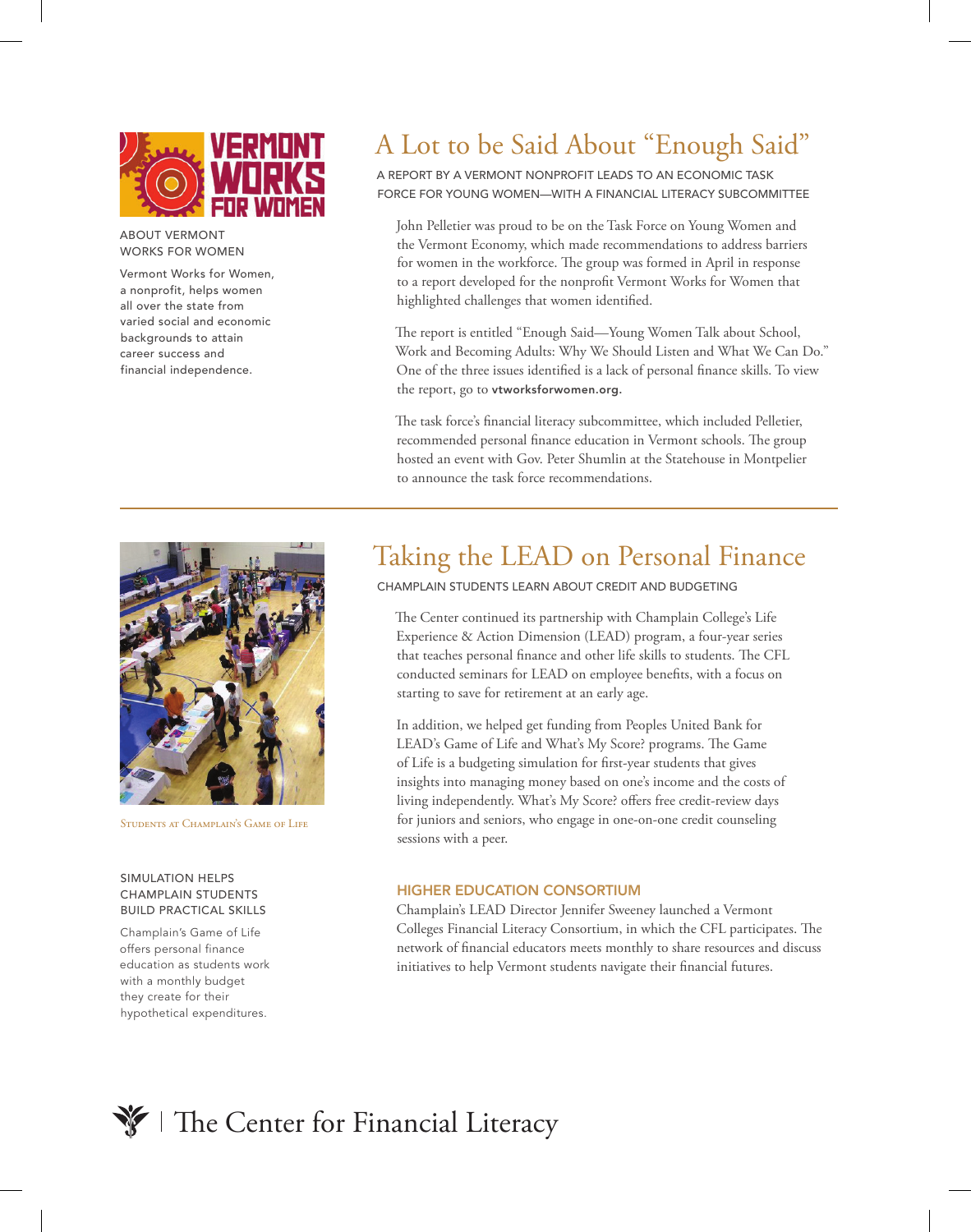# Making Headlines Nationwide

THE CENTER BRINGS AWARENESS TO THE NATIONAL ISSUE OF FINANCIAL LITERACY

The CFL continued to attract broad media attention, particularly for its National Report Card that grades the 50 states in terms of their efforts to strengthen personal finance education in high schools. The Washington Post, Money, CNNMoney and many other outlets ran the story.

John Pelletier continues to write occasional columns about personal finance issues for the "Outside the Box" series for MarketWatch. You may access the content at marketwatch.com. He also writes columns for the Vermont-based *MyFinance* magazine. His media involvement has been an effective way to spotlight the CFL and its impact.

To read about the Center in the news, go to champlain.edu/cfl.



WHICH STATES MEET THE MARK?

Only seven states earned an A, while most received a C or lower. Read the press release and full report at: champlain.edu/cfl-report-card.

## Something Irresistible about "Money for Nothing"

SCREENING OF FEATURE-LENGTH DOCUMENTARY "MONEY FOR NOTHING: INSIDE THE FEDERAL RESERVE" DRAWS A LARGE CROWD FOR DISCUSSION

The full house at Champlain's Alumni Auditorium for a screening of the documentary about the Federal Reserve convinces us that people are more and more invested in learning about personal finance and economic matters in general. As a result, if we can find a sponsor, we plan to launch a film and speaker series to cover personal finance and the economy for students and the public.

John Pelletier secured the film rights for the screening, which was co-sponsored by the Center and Champlain's Robert P. Stiller School of Business. The Stiller School now has a copy of the film as a resource for coursework.

After the screening, Pelletier moderated a panel of Stiller School faculty and a Sentinel Funds portfolio manager, who addressed questions from students, members of the business community and other attendees.